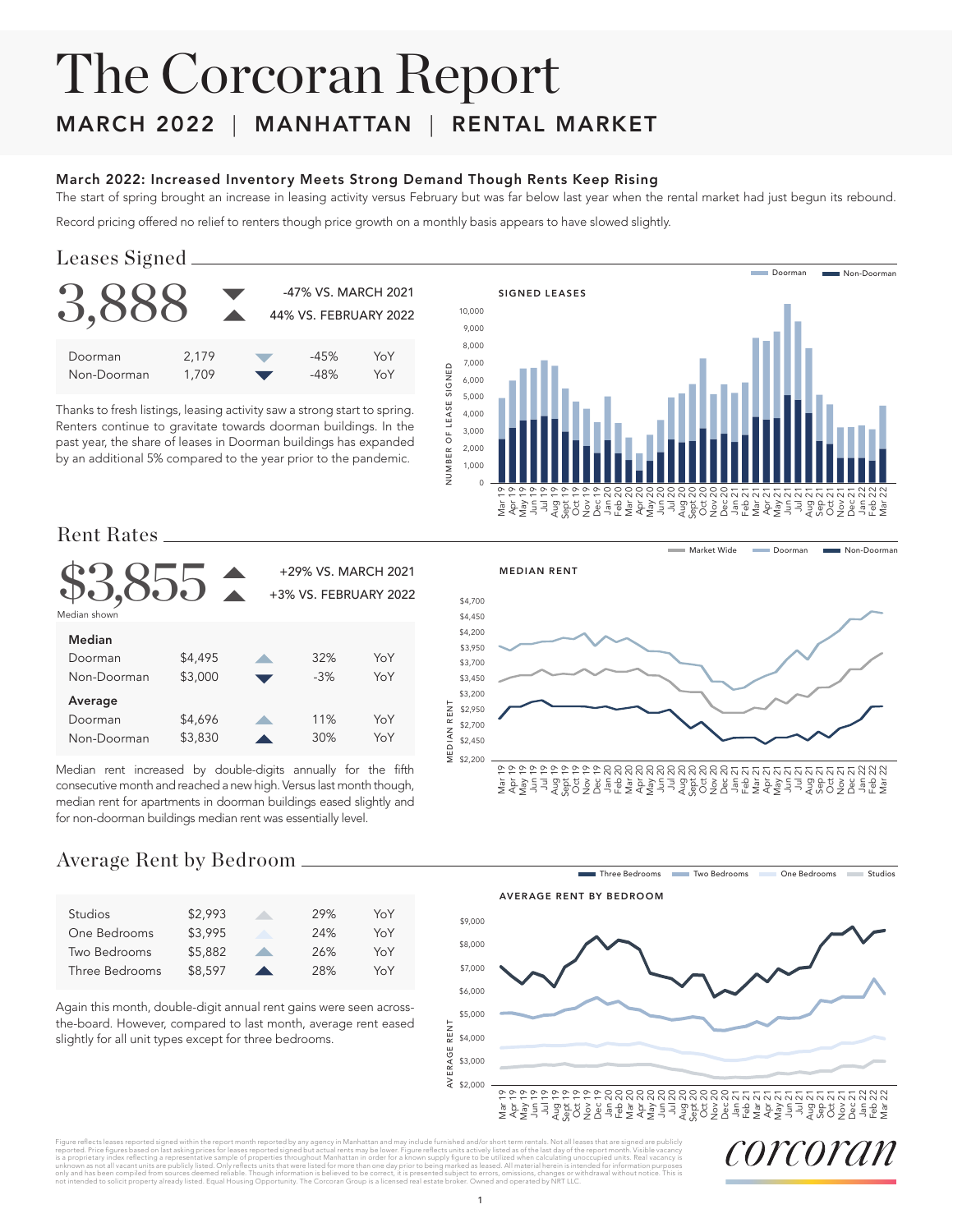# The Corcoran Report MARCH 2022 | MANHATTAN | RENTAL MARKET

#### Active Listings



The rental market's extremely tight supply saw some relief in March. There were 35% more listings compared to February when inventory had reached its second lowest level in two years. New listings prompted a more active month for lease activity.



#### Visible Vacancy

| $1.85\%$ |          | +0.15% VS. FEBRUARY 2022 | -2% VS. MARCH 2021 |
|----------|----------|--------------------------|--------------------|
| Nov 2021 | Dec 2021 | Jan 2022                 | Feb 2022           |
| $1.60\%$ | $1.55\%$ |                          | $1.58\%$ 1.70%     |

New listings coupled with all-time high rent rents drove visible vacancy up slightly from last month. The monthly uptick in vacancy is typical in early spring. March's vacancy rate was down significantly from last year's figure of 3.85%.



### Days on Market



Renters continue to gravitate towards Doorman buildings and are eager to commit amid swiftly rising rents. Non- doorman listings sat on the market longer than a year ago, while doorman listings continued to rent at a faster pace.



Figure rellects leases reported signed within the report month reported by any agency in Manhattan and may include furnished and/or short term rentals. Not all leases that are signed are publicly increased that are signed ors, omissions, cnanges or v<br>d and operated by NRT LLC